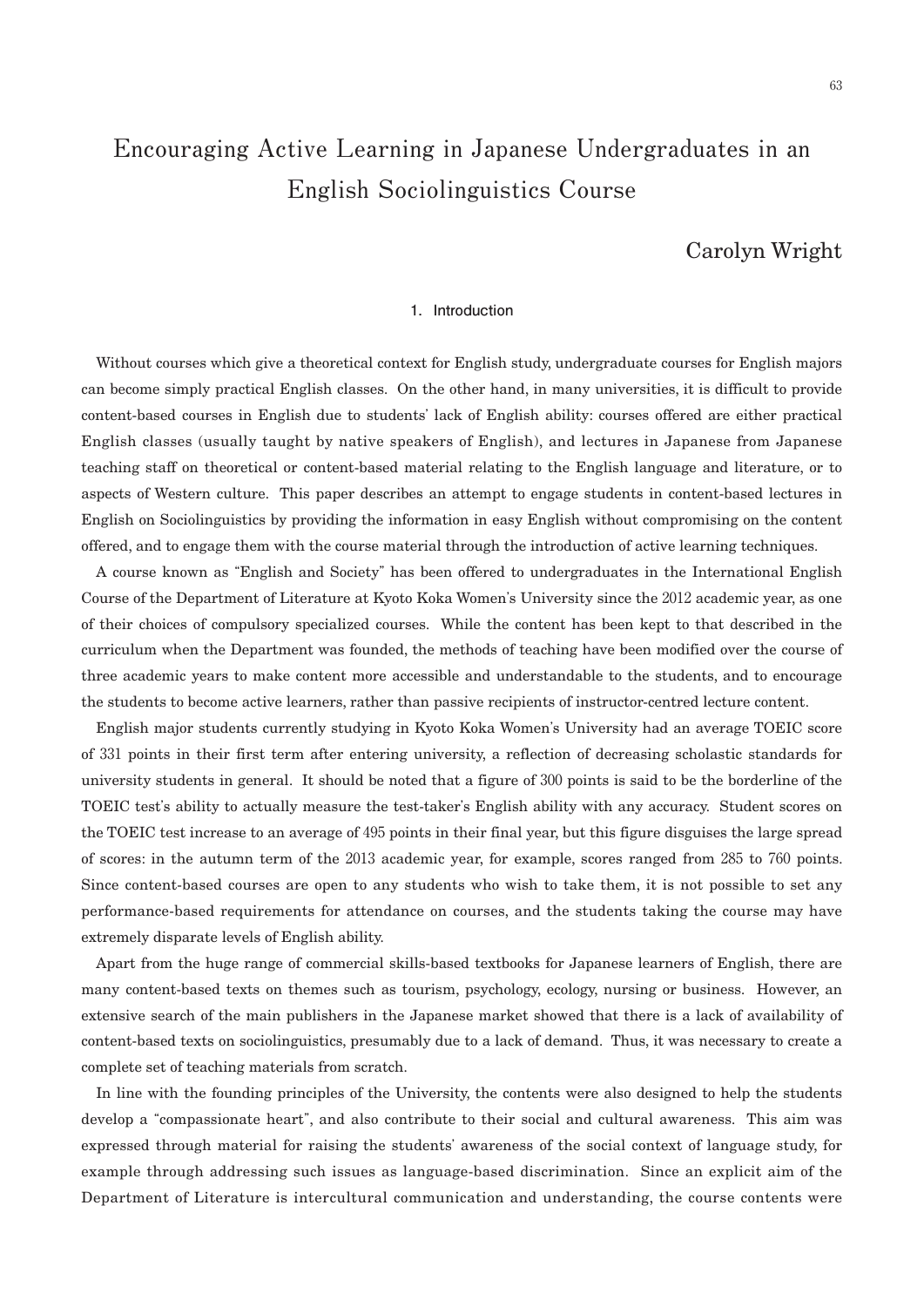designed to allow them to reflect objectively on the social situation in Japan, rather than being merely an academic study of a ʻforeign' language.

#### **2.Coursework Development**

#### **a.Syllabus Development**

Course contents were finalised at the curriculum development stage of the Department of Literature, and were chosen to give the students a basic grasp of sociolinguistic issues. An introductory course in sociolinguistics can be expected to cover knowledge areas such as the following: analysis of the structure and social rules of conversations, speech communities, development of language, intercultural contact and mutual influence, pidgins and creoles, language change, the relationship between language and identity (how language can be used to signal and interpret aspects of social identity), dialect, gender, social class, bilingualism and multilingualism, solidarity and politeness, and English hegemony. All these areas were incorporated into the English and Society course syllabus.

The first semester course, English and Society I, examines basic concepts in sociolinguistics, and also encourages active learning in students through group discussions and presentations. The practical listening exercises in class enable the students to recognize and distinguish between different ways of speaking English. The fifteen weeks of the course are arranged as follows:

- 1. Sociolinguistics: the interface between language and society.
- 2. Communication and conversation.
- 3. Conversation and context: deconstructing conversations (1).
- 4. Deconstructing conversations (2): student presentations on actual conversations.
- 5. Deconstructing conversations (3): telephone conversations.
- 6. Deconstructing conversations (4): turn-taking.
- 7. Politeness (1): face and power.
- 8. Politeness (2): ways of expressing politeness (and impolitness).
- 9. Development of geographical differences (dialects).
- 10. Listening to UK dialects: Cockney.
- 11. Suppression and promotion of dialect: written and spoken English in Scotland.
- 12. Speech community and repertoire
- 13. World English dialects: Singlish, Engrish.
- 14. Student presentations furthering aspects of course content (1)
- 15. Student presentations furthering aspects of course content (2)

The second semester course, English and Society II, is aimed at giving the students a firmer theoretical understanding of the social processes which lead to changes in English usage. It addresses a central idea that despite the existence of a so-called Standard English, the usage of English varies with time, social class, gender, age, ethnicity and social groupings. The classes explore some of these differences, using relevant listening and discussion materials.

1. A brief review of topics basic sociolinguistic concepts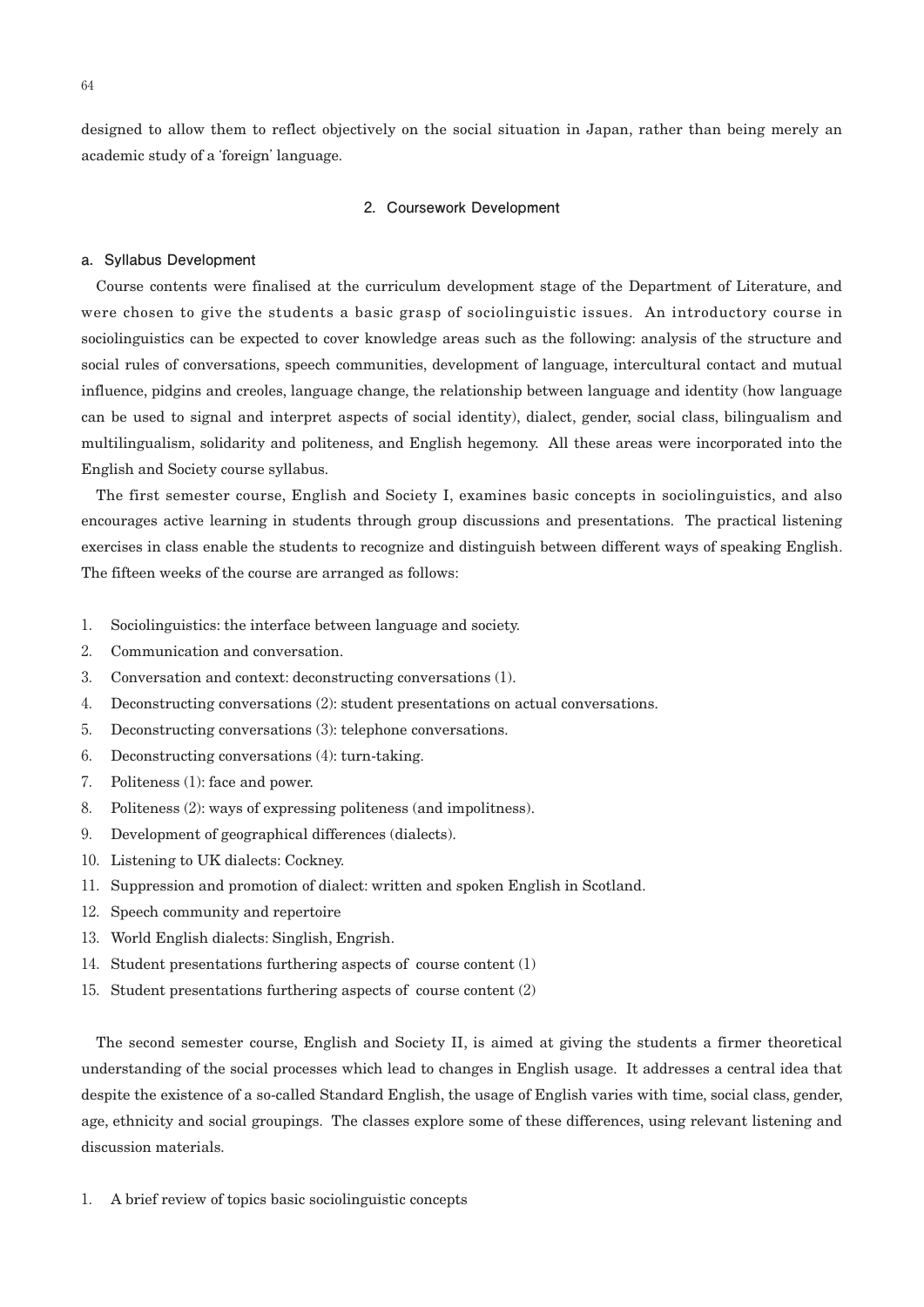- 2. Social class and English
- 3. Promoting ʻstandard' English: Scenes from "My Fair Lady"
- 4. Gendered English (1)
- 5. Gendered English (2): markedness
- 6. Language as violence
- 7. Language and ethnicity.
- 8. Listening to Black British English.
- 9. Bilingualism and multilingualism.
- 10.Ethnic identity and language rights.
- 11. Subcultures.
- 12. Student presentations
- 13. Student presentations.
- 14.Criticism and evaluation of presentations
- 15.English as a World language: considering future directions for the English language.

#### **b.Developing Material in Easy English**

As mentioned above, there was found to be no suitable content-based textbooks for Japanese learners of English available, so the contents of undergraduate texts for English-speaking university students were screened, and the first version of this course in the 2012 academic year was taught using Spolsky's 1998 text, a basic introductory text for English-speaking undergraduates. This text is a popular, concise and long-selling introductory text in British universities. Nevertheless, it was primarily chosen due to the dearth of material available which had been especially written for Japanese students studying English.

Using the text in class proved to be very time-consuming and slow-moving. However, it can be said that the students gained a sense of achievement from studying the text, which, in contrast to texts used in their other classes, they knew to be a textbook for native English-speaking students. The content was not particularly difficult, being an introductory text, but the English was difficult and convoluted. For example, the passage below, the introductory paragraph from a section on speech communities (that is, a theoretical grouping of all the people who speak a particular language), has little actual content, but is opaque to the students.

"The non-hyphenated fields of linguistics like phonology, semantics, and syntax focus on the language system ideally abstracted from all social context. Psycholinguistics deals with the individual speaker's acquisition and use of language, and relates this to mental processes. Sociolinguistics is concerned with language *in situ* and *in vivo*, alive in its geographical and social setting and space. What this space is like, we now consider. To start with, because our main interest is in social matters, we will deal with social space, and look for the location of varieties of speech with definable social units." (Spolsky, 1998:24)

This paragraph does no more than give the information that sociolinguistics studies language in its social and geographical (place) context, and that the subsequent section will look at the geographical context. This simple content is elaborated into very difficult prose, with grammatical structures unfamiliar to the students, highly academic vocabulary, unnecessary jargon, irrelevant information and Latin phrases.

The students are expected to check the meanings of individual words in their dictionaries before coming to class, but that in itself is not sufficient for understanding this piece of text, and moreover, since this course is aimed at studying sociolinguistic-based content, merely checking the meanings of vocabulary items represents inefficient use of the students' available study time. More problematic are sentences such as "What this space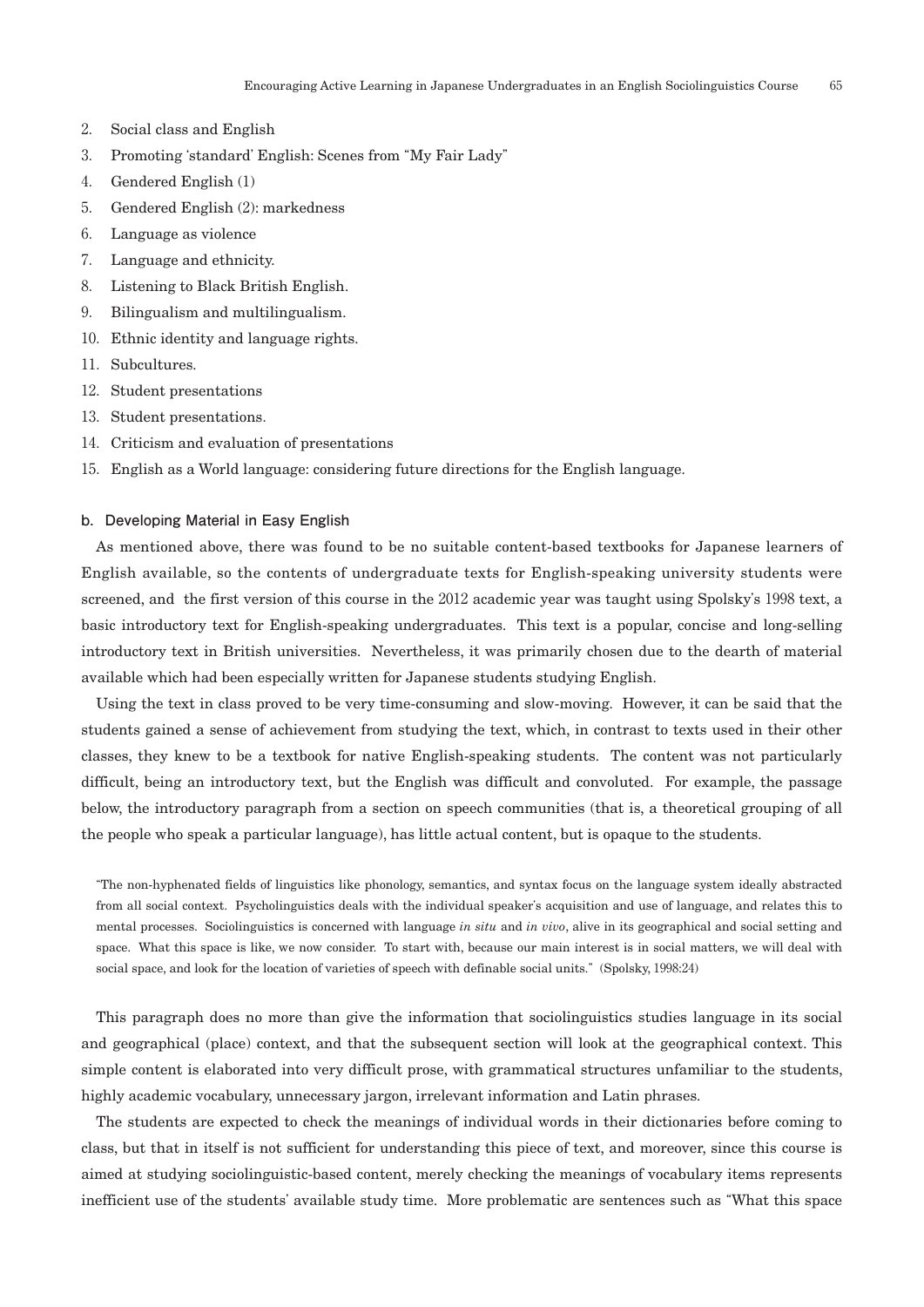is like, we now consider." An embedded question appears in a sentence where the phrases are in the reverse order to any the students might generally encounter in their general English studies, and indeed, because of its archaic resonance, this is not a sentence that native English-speaking students would generally write. The phrase, "the non-hyphenated fields of linguistics" when referring to phonology, semantics and syntax suggests the expectations of previous knowledge about what might be the "hyphenated fields of linguistics" without explaining what is meant. Since the text is purportedly an introductory one, this reference will be obscure for English-speaking university students, as well as English learners, and is therefore redundant. The Latin phrases ʻ*in situ*' and ʻ*in vivo*' could easily be replaced by English equivalents, such as ʻin its place' and ʻin life' (or ʻin real life situations'). Apart from these writing problems, the first two sentences describe what will not be considered in the text, using references that require some specialist knowledge, and thus do little to contribute to understanding the target content.

When preparing course materials, it was necessary to use a simplified version of English (variously known by names such as Easy English, Simplified English, Basic English, Special English and Plain English). In such Easy English, vocabulary should be limited to around 1000 of the most commonly used words, the sentences should be short and address only one topic. Idioms and the passive voice should be avoided, as should unfamiliar grammatical structures. Based on these criteria, the paragraph above from Spolsky could be written as follows:

"Fields of linguistics like phonology, semantics, and syntax study language without considering social context, and psycholinguistics studies the mental processes of language learning. Sociolinguistics studies language in real life in its geographical and social setting and space. In this unit, we will first look at social space, and look for varieties of speech in society." (A modified version of Spolsky, 1998:24)

Moreover, the first sentence could be omitted for brevity, since it contains irrelevant and unhelpful material.

For the English and Society courses, a hand out was given at the start of each class. It was read aloud by the instructor and/or students, and explained through paraphrases of the content. Important points were listed on the chalk board by the instructor, and the students were expected to make notes of these for further review outside class. Similar material to that covered by Spolsky in the section for which the introduction is given above can be seen in the following page.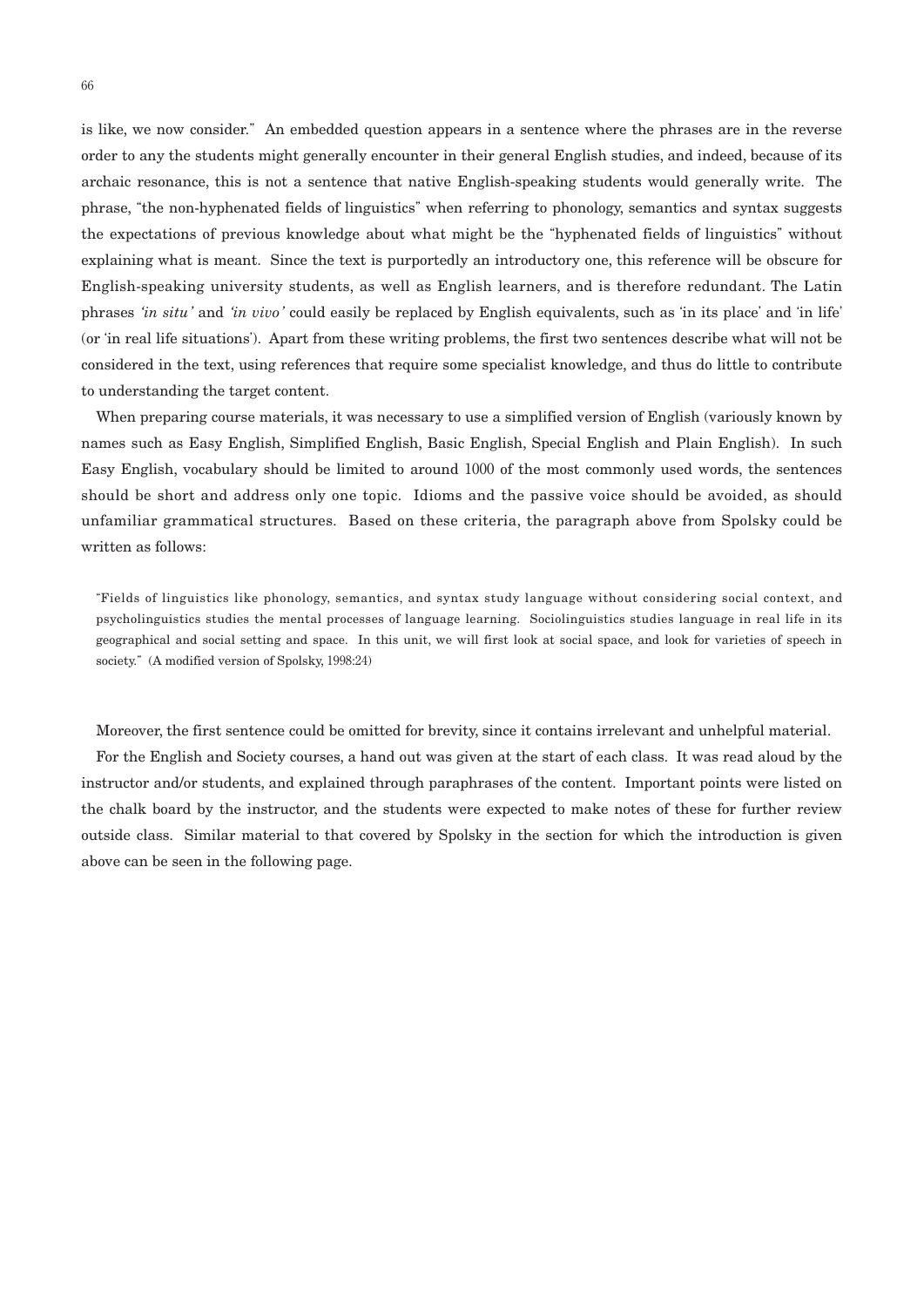#### **Geographical Differences in Speech**

Sociolinguistics studies language in its **geographical setting** (place) as well as the social settings we have looked at so far. The language of families, neighbourhoods, villages, cities, states, countries or regions can be studied.

## **Dialect**

Speech varies with place. People who speak the same language have different words for the same thing, different meanings for the same word, or different pronunciations of the same word.

When William Caxton printed the first book in English in 1473, he did not know whether to use northern or southern English forms. For example, he wondered whether to use *eggys* or *eyren* for *eggs* in one of his books.

There are at least two factors in the formation of dialect:

- 1. All languages change over time: new words are added to deal with new concepts; contact with other languages changes the original language; there are gradual slight changes in the sounds used for speaking the words.
- 2. People who communicate with each other tend to speak in a similar way.

Even when groups of people start off speaking the same language, as they move away from each other, or interact with different groups of languages, their way of speaking will gradually become different from other groups. The longer groups are isolated, the more different their way of speaking will be. On the other hand, with modern communications, language varieties are becoming more and more similar.

Key words are given in bold font, sentence structures are kept as simple as possible, using grammatical structures that students are familiar with, the text is broken up with bullet points and academic words are limited to those relating to the specialist knowledge presented in the content. The students were encouraged to file these hand outs neatly so that they could be used during the final exam, when it is permissible to bring any material into the exam.

## **c.Practical Work and Exercises in Class**

Since most Japanese students encounter mainly "standard" (usually American) English, they have little exposure to other, non-standard forms of English, so presentation of practical material is essential to the course. Each subtheme of the course was illustrated by examples. A wide variety of formats (video or audio clips, songs, written forms, or transcriptions) were used, and indeed, variety is preferable to stimulate the students' interest.

Given the huge diversity in English ability among students taking the course, it is unrealistic to expect all but the very best students to be able to understand a 90-minute lecture in English, and even these students will have difficulty concentrating for such a long period, so the typical session was broken down into different sections. Generally, slightly less than the first half of a 90-minute session was in a lecture-type format on the topic to be studied, with student questions and comments, and then the latter half consisted of practical examples to illustrate the topic and student discussions. In such discussions and group work, students could analyse and interpret material, and conjecture about meaning and significance, rather than being instructed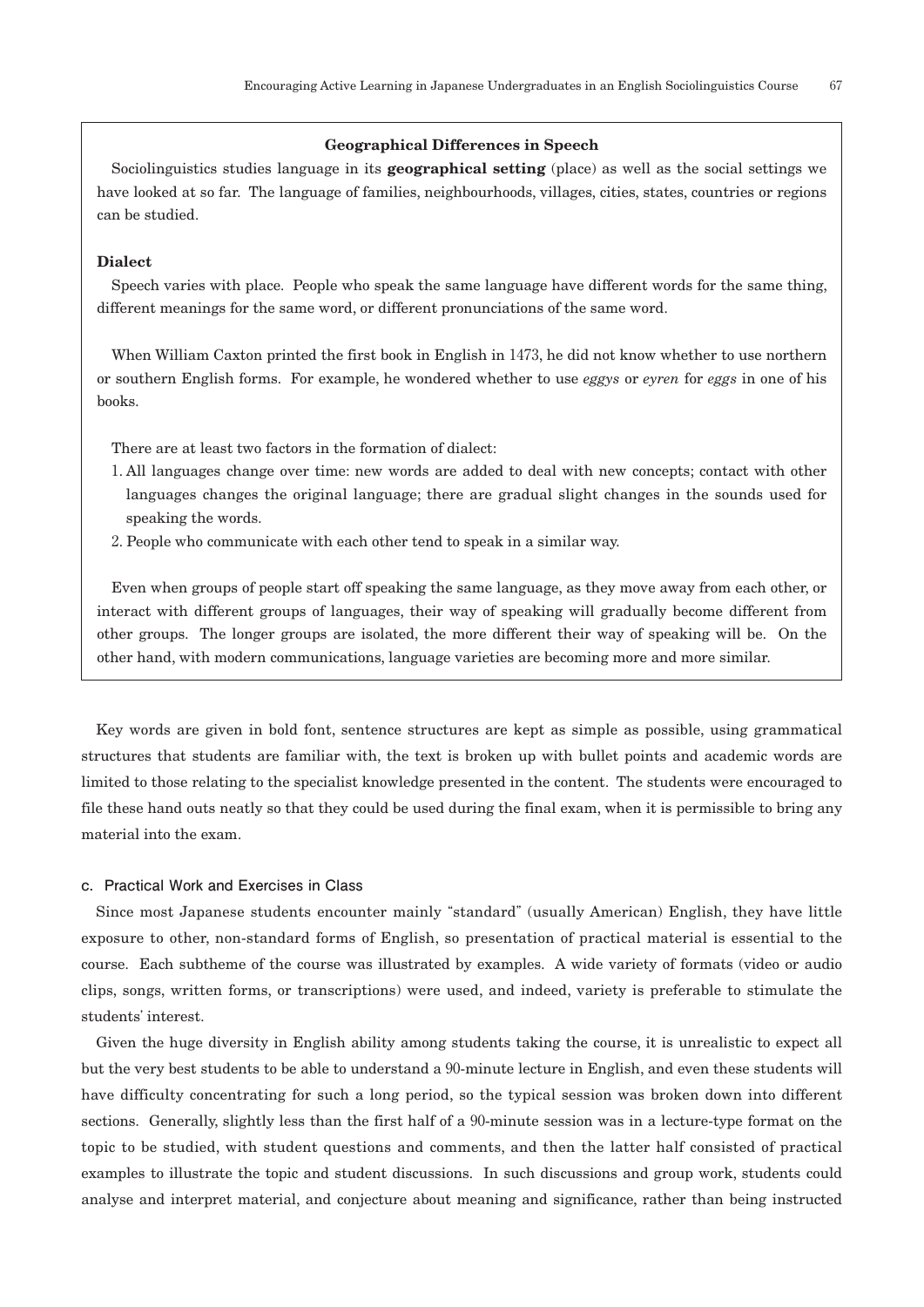about it, contributing to their autonomy as learners.

As an adjunct to the content material shown in Section b above about dialect, for example, students were instructed about the ways in which Cockney rhyming slang differs from so-called standard English, and then given examples of songs which use it, specifically, songs by Ian Dury and the Blockheads from their 1977 album, "New Boots and Panties". One of the songs featuring both the London accent and rhyming slang is "My Old Man". The song is 3:40 minutes long, making it a manageable length for an in-class listening exercise. The students are first given an opportunity to listen to the song and try to pick up words, phrases and overall meaning. It is mainly students who have experience of study abroad who are able to pick out longer meaningful phrases at this stage.

Next, they are given a hand out with the song lyrics, and asked to think about the meaning of words and phrases that they are not familiar with, and discuss their suggestions with a partner or in a small group. Some students are able to identify the phrase "my old man" as meaning ʻmy father' , and the word "cigs" as an abbreviation of ʻcigarettes' . Dialect phrases, such as "made a racket" (meaning ʻmade a lot of noise'), are explained by the instructor, since they are difficult to guess at. After the students have gained an understanding of the meaning, they hear the song again and have the opportunity to reference the lyrics.

Finally, the particular features of the accent are explained. In the example of the London accent, the letter ʻh' is not pronounced at the beginning of a word, so the word "handsome" in the song sounds like ʻandsome' . Most dialects of English in the United Kingdom have particular regional vowel sounds, and verbal examples are given by the instructor, so that the students can practise their pronunciation. They are then given the opportunity to listen to the song again, this time to focus on pronunciation.

The whole exercise from start to finish, including broadcasting of the song, explanations, pronunciation practise and pair discussion time should take about half of the time available for the class.

Apart from songs, other materials can be used where appropriate. Small segments of movies on DVD can be used to illustrate particular themes or ways of speaking, and can be used as described above with transcriptions of contents and explanations. Care should be taken to use illustrative examples of appropriate length for appropriate use of classroom time (no longer than several minutes). There is now a wealth of home recording available on Internet sources, which can be carefully mined for appropriate and effective content.

Recordings from the Speech Accent Archive (Weinberger, 2014) were particularly useful for illustrating different ways of speaking depending on geographical area. It contains recordings of thousands of people reciting the same paragraph, and gives biographical and geographical information about each recording. Phonetic transcriptions are also available for many of the contributions. The students can concentrate on the delivery and pronunciation, having gained an idea of the content. The paragraph recited contains all the consonant, vowel and clusters that are found in standard American English:

"Please call Stella. Ask her to bring these things with her from the store: Six spoons of fresh snow peas, five thick slabs of blue cheese, and maybe a snack for her brother Bob. We also need a small plastic snake and a big toy frog for the kids. She can scoop these things into three red bags, and we will go meet her Wednesday at the train station." (Weinberger, 2014).

#### **3.Student Presentations: Students as Active Learners**

In order to foster the students' development as active learners, the expectation was that students should have enough grounding in the subject matter to be able to apply it and collect their own material to present to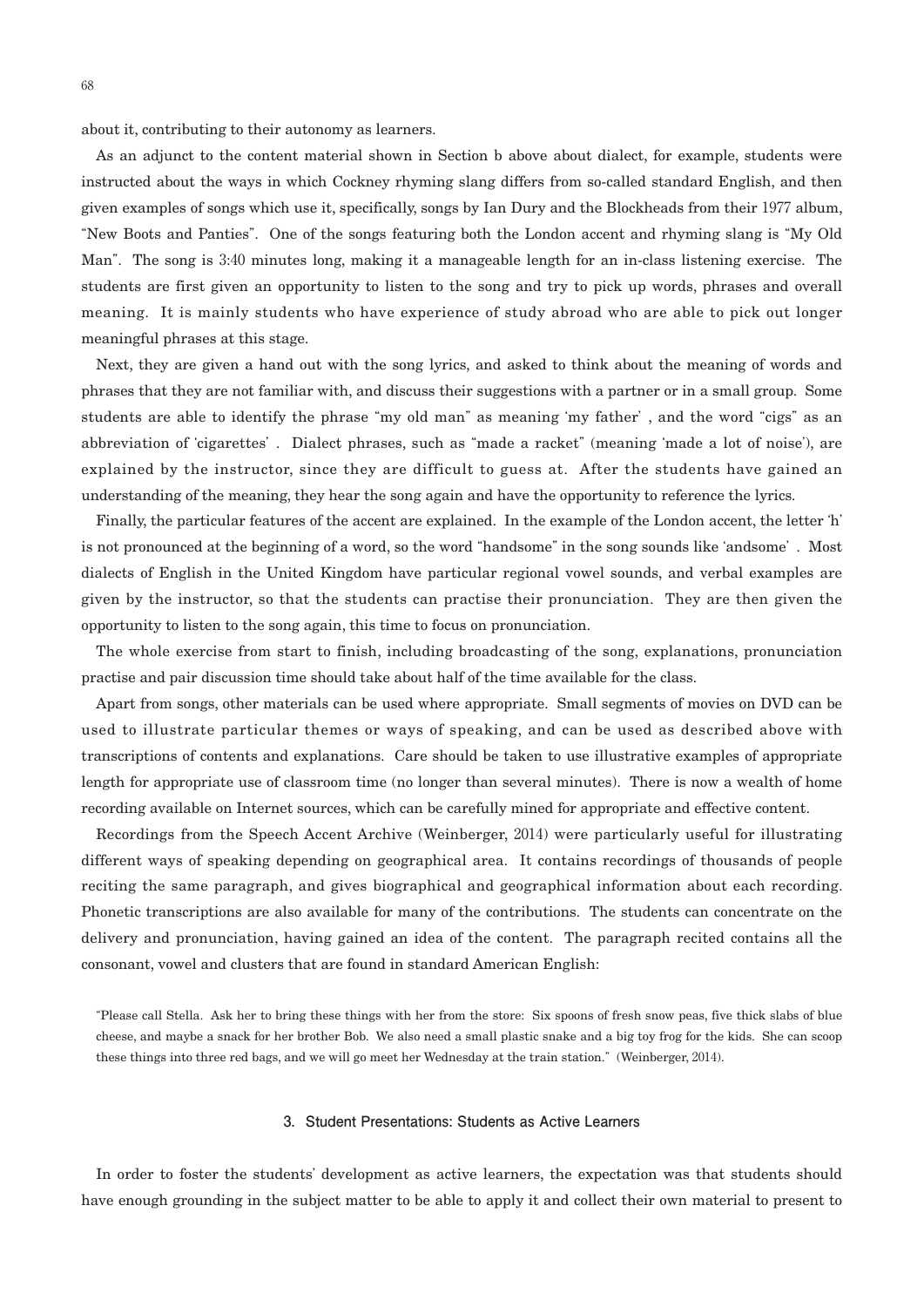other students. Since they tend to be from a different generation to the course instructor, it can be surmised that they have a different set of cultural references and sources of materials. Presentations actually far exceeded expectations, and were of a consistently high level in terms of content. The presentations described here took place in the spring term of 2014 for English and Society I, and in the autumn term of the 2013 academic year for English and Society II.

For the presentations for English and Society I (in July, 2014), students were told to choose one of two options related to the course content, and make a presentation ten to fifteen minutes long, either alone or with a partner. The instructions for the first option were to find an example of an English dialect in literature, films and TV, or music. Students were instructed to explain the meaning of words, and how the dialect is different from Standard English. The other option was to find an example of a conversation in English in literature, films or TV. Students were instructed to quote the spoken words, and then analyse the social meanings behind these words.

There were thirteen presentations, with some given by pairs of students. Of these, seven presentations utilized popular songs from a variety of genres (pop, hip hop, R&B, hard rock, punk and folk). As mentioned before, pop songs generally have the advantage of being a manageable length to play in full during a presentation, and also have the lyrics available, either with a CD or via Internet sources. As an example, in one presentation, a student discussed the use of "ain't" to replace ʻam not' , ʻis not' and ʻare not' in the song, "Where is Love" by the Black-Eyed Peas, a hip hop group. Additionally, the student explained other unfamiliar or slang words and phrases, and also gave information on the social background to hip hop culture, which is associated with American gang culture.

Slang was also illustrated by a student who introduced a list of US slang expressions (for example, "she is in the family way") in the form of a quiz, and asked the other students to guess their meanings. Each person had one of the answers, and had to explain their answer to the other students. The student presenter then gave supplementary explanations where necessary.

There were two contributions based on literature. One presentation described the use of the Southern USA dialect as shown in conversations in the novel, *To Kill a Mockingbird*, and pointed out the special features of the dialect (with translations into standard English), and discussed the use of dialect for characterisation in the novel. The student also gave an explanation of the offensiveness of the word "nigger" used by characters in the story. Another presentation gave an analysis of poverty and bullying as seen through conversations in a children's storybook, *The Hundred Dresses,* and discussed how the conversations express the power relations between the characters in the story.

Three presentations dealt with regional accents, which included explanations of the particular features of each dialect example, and also listening material. One of the presentations was on the Geordie dialect of northeast England, experienced by a student who had spent time studying there. Another student described Aussie English, and included light-hearted stories about language problems she encountered during her home stay experience, and illustrated the presentation with an example of a TV commercial using Aussie English. A third presentation explained Hinglish and used an amusing clip from the animated TV series, The Simpsons, showing a character who is the owner of a neighbourhood convenience store using Hinglish.

Presentations for English and Society II (in January, 2014) were given the instruction that they could further explore themes studied during the course (language and social class, gendered language, language and discrimination, language and harassment, Black English, bilingualism and multilingualism). Students were also given the option of presenting new topics that were not covered but which could conceivably be understood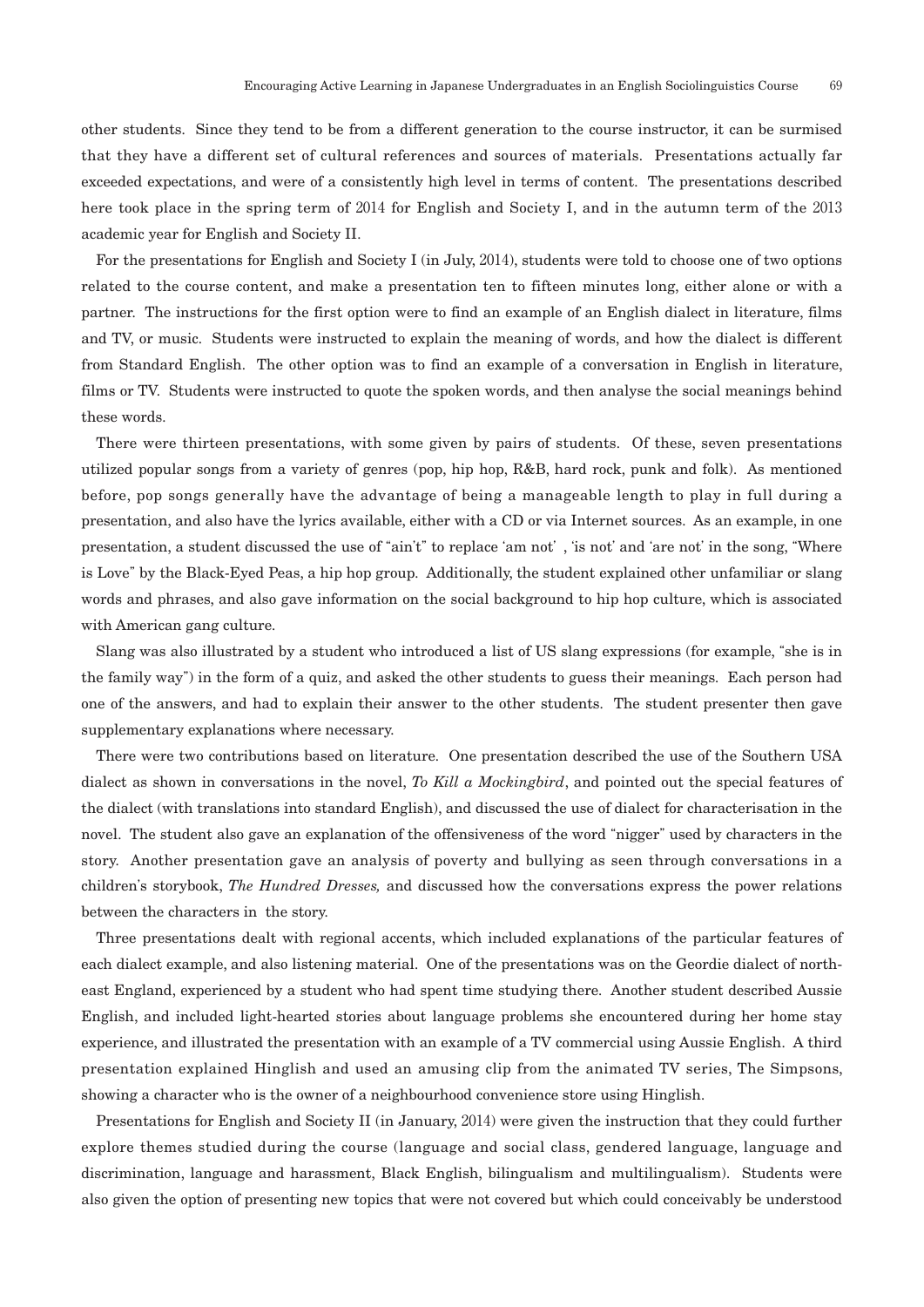as falling within the field of sociolinguistics. Any materials that illustrate the chosen theme could be used: articles and written material, CDs or DVDs. There were a total of nine presentations, either alone or in pairs.

An excellent contribution was given about hate speech, with the presenters asking other students to identify whether or not certain expressions constituted hate speech, in order to encourage debate and active participation. They then explained what could constitute hate speech, and then gave a further quiz for groups of students to make guesses about missing words from examples of discriminatory comments from famous people which had appeared in the media, such as Sergio Garcia's comment that he would serve chitlins to Tiger Woods, a comment which reflects the history of Black slavery in America: the students explained that, without having consciousness of the social background, it is difficult to identify discriminatory or hate speech.

Other contributions on ethnic discrimination explained the use of discriminatory words in "The Long Walk Home", a film about civil rights icon, Rosa Parks. The student presenter gave some background about the civil rights movement, and also related the explanation to discriminatory words about ethnicity in the Japanese language. The civil rights movement was also discussed in a presentation about the meaning of lyrics in the Beatles' 1968 song, "Blackbird", which was written against a social climate of racial tensions in America. The student presenter analysed the song for hidden meanings about ethnicity, and described the social milieu of the time. In contrast, one presentation gave an effective complement to these contributions with a presentation about the explicitly anti-discrimination song, "The Blood Song" (2002) by Kirk Franklin, and explained the ethnic and social background of the performers.

Another presenter used excerpts from the movie, "Chicago" (2002) to explain how the American legal system discriminates against people who are unable to speak standard English, either because they are immigrants, or because they use slang, a dialect, gender-inappropriate ways of speaking, or swear words, which result in a lack of access to legal justice. Additionally, presentations were given about the verbal abuse about disability experienced by the character with autism in the 1988 movie, "Rain Man", and words used in newspaper articles to perpetrate gender discrimination on a female teacher in the movie, "Mona Lisa Smile".

Further presentations described the difference between American and British English, giving examples, and scenes from a TV comedy, "Full House" were used to show the use of slang expressions and age-inappropriate catch phrases to build comedic characterisations.

The content and skill of the presentations show that these students are high level active learners, since they found fresh material that illustrates their understanding of the topics discussed, without merely repeating what they have learned in class. Moreover, they developed quizzes to encourage discussion. Their chosen topics, relating to such problems as discrimination and difference, also clearly demonstrated that the goal of fostering their "compassionate hearts" had also been achieved.

#### **4.Summary**

Kyoto Koka Women's University has made the promotion of active learning through all Departments a top priority at institutional level, and is currently making great efforts to achieve this goal through staff training and awareness raising, and development of facilities, such as open learning areas for students' group and individual student. Moreover, the University cherishes its founding principles, which are based on Buddhist precepts, and actively uses them as a foundation for the education offered. Naturally, it is for each instructor to develop his or her own strategy for the implementation of this goal, since each course and each group of students has their own particular needs and requirements. Such a shift from traditional lecturer-centred